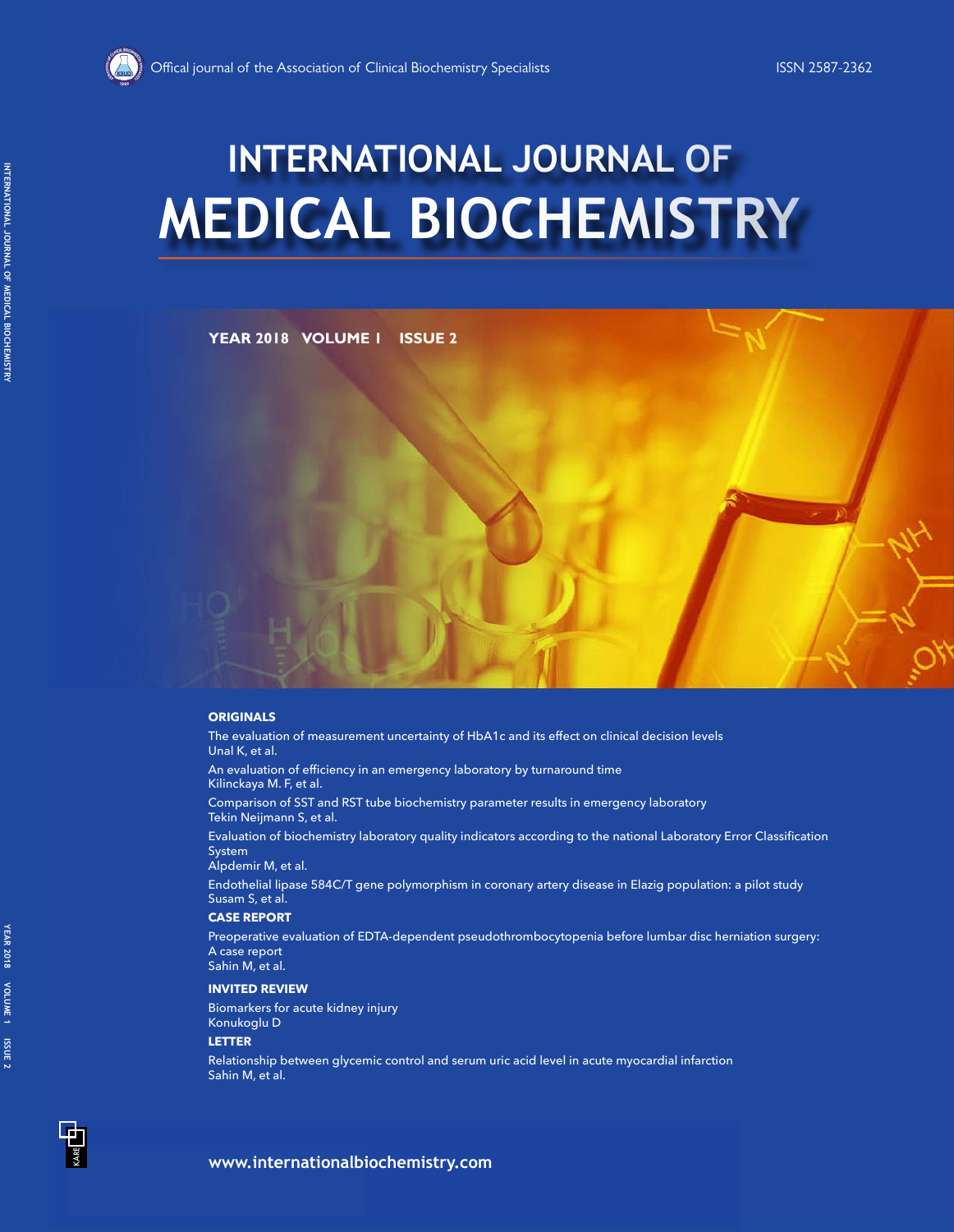# **INTERNATIONAL JOURNAL OF MEDICAL BIOCHEMISTRY**

**ISSN 2587-2362**

## EDITOR-IN-CHIEF DILDAR KONUKOGLU

Istanbul University, Cerrahpaşa Faculty of Medicine

# ASSOCIATE EDITORS **NECIP ILHAN**

Fırat University, Faculty of Medicine

#### ASIM OREM

Karadeniz Technical University, Faculty of Medicine

# EDITORIAL ASSISTANT CUNEYT CANBULAT

General Manager of KBUDEK External Quality Control Programme

# PUBLISHING MANAGER DILDAR KONUKOGLU

Istanbul University, Cerrahpaşa Faculty of Medicine

# PUBLISHING MANAGER ASSISTANT FIKRET TALU

Secretary of Association of Clinical Biochemistry Specialists

SCIENTIFIC ADVISORY BOARD

KHOSROW ADELI, Canada EVIN ADEMOGLU, Istanbul, Turkey HALIDE AKBAS, Antalya, Turkey ANGELO AZZI, USA ETIENNE CAVALIER, Belgium KAYA EMERK, Istanbul, Turkey KYM FRANCIS FAULL, USA AMITAVA DASGUPTA, Huston, USA UZAY GÖRMÜŞ DÉGRIGO, Istanbul, Turkey TOMRIS OZBEN TOMASI, Antalya, Turkey NEVIN ILHAN, Elazig, Turkey FERRUH K. ISMAN, Istanbul, Turkey HUSEYIN KAYADIBI, Corum, Turkey

GABOR L. KOVACS, Hungary MINE KUCUR, Istanbul, Turkey ISHAK OZEL, Zonguldak, Turkey MAURO PANTEGHINI, Milano JORGE SEPULVEDA, New York, Italy MUHITTIN SERDAR, Istanbul, Turkey ANA-MARIA SIMUNDIC, Croatia DOUGLAS THOMPSON, UK TURAN TURHAN, Ankara, Turkey SUKRU ULUSOY, Trabzon, Turkey ALEXANDER ZOUGMAN, UK

#### **VOLUME 1 ISSUE 2 YEAR 2018**

The Owner and Publishing Manager on behalf of the Association of Clinical Biochemistry Specialists (Klinik Biyokimya Uzmanları Derneği)

Address: Maslak Mah. AOS 55. Sok. No: 2, 42 Maslak A Phone: Blok Daire: 231 Sarıyer, İstanbul-Turkey Fax: +90 212 241 26 53 e-mail: +90 212 241 26 54 web: www.kbud.org.tr PROF. DILDAR KONUKOGLU info@kbud.org.tr



*Yayın Turu: Uluslararası Sureli*  Publisher: KARE PUBLISHING Address: Concord İstanbul Dumlupınar Phone: +90 216 550 61 11 Fax: +90 212 550 61 12 e-mail: ali.cangul@karepb.com web: www.kareyayincilik.com Mah., Yumurtacı Abdi Bey Cad. Cihan Sok. No: 15, B Blok Da: 162 Kat: 21, Kadıköy, İstanbul,

*Basım Tarihi: Haziran 2018 Basım Adedi: 1000 Basım: Yıldırım Matbaacılık, Istanbul Tel: +90 212 629 80 37*

International Journal of Medical Biochemistry is a peer-reviewed journal published triannually. Materials published in the Journal is covered by copyright 2018. All rights reserved. This publication is printed on paper that meets the international standard ISO 9706:1994. National Library of Medicine (USA) recommends the use of permanent, acid-free paper in the production of biomedical literature.